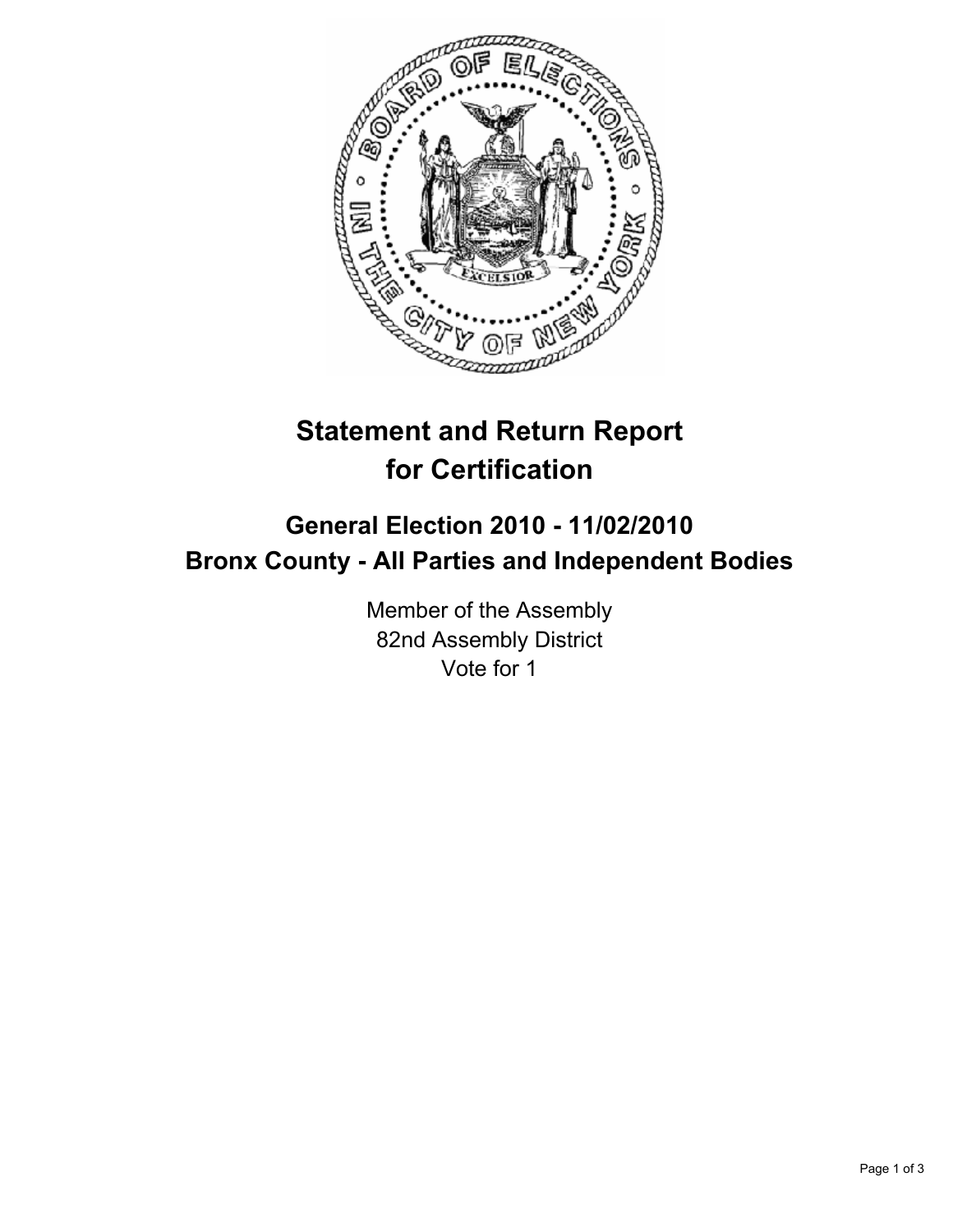

## **Assembly District 82**

| <b>PUBLIC COUNTER</b>                  | 24,399 |
|----------------------------------------|--------|
| <b>EMERGENCY</b>                       | 0      |
| ABSENTEE/MILITARY                      | 559    |
| <b>AFFIDAVIT</b>                       | 360    |
| <b>Total Ballots</b>                   | 25,389 |
| MICHAEL R BENEDETTO (DEMOCRATIC)       | 15,741 |
| MICHAEL A RENDINO (REPUBLICAN)         | 4,901  |
| MICHAEL A RENDINO (INDEPENDENCE)       | 481    |
| MICHAEL A RENDINO (CONSERVATIVE)       | 875    |
| MICHAEL R BENEDETTO (WORKING FAMILIES) | 1,294  |
| A (WRITE-IN)                           | 1      |
| <b>ANYONE ELSE (WRITE-IN)</b>          | 1      |
| <b>BOB DOLE (WRITE-IN)</b>             | 1      |
| CARL LUNDGREN (WRITE-IN)               | 2      |
| ISH PEE PEE (WRITE-IN)                 | 1      |
| KARL MARX (WRITE-IN)                   | 1      |
| MICHAEL (WRITE-IN)                     | 1      |
| NO NAME (WRITE-IN)                     | 1      |
| NO POT (WRITE-IN)                      | 1      |
| VOID (WRITE-IN)                        | 1      |
| <b>Total Votes</b>                     | 23,303 |
| Unrecorded                             | 2,086  |